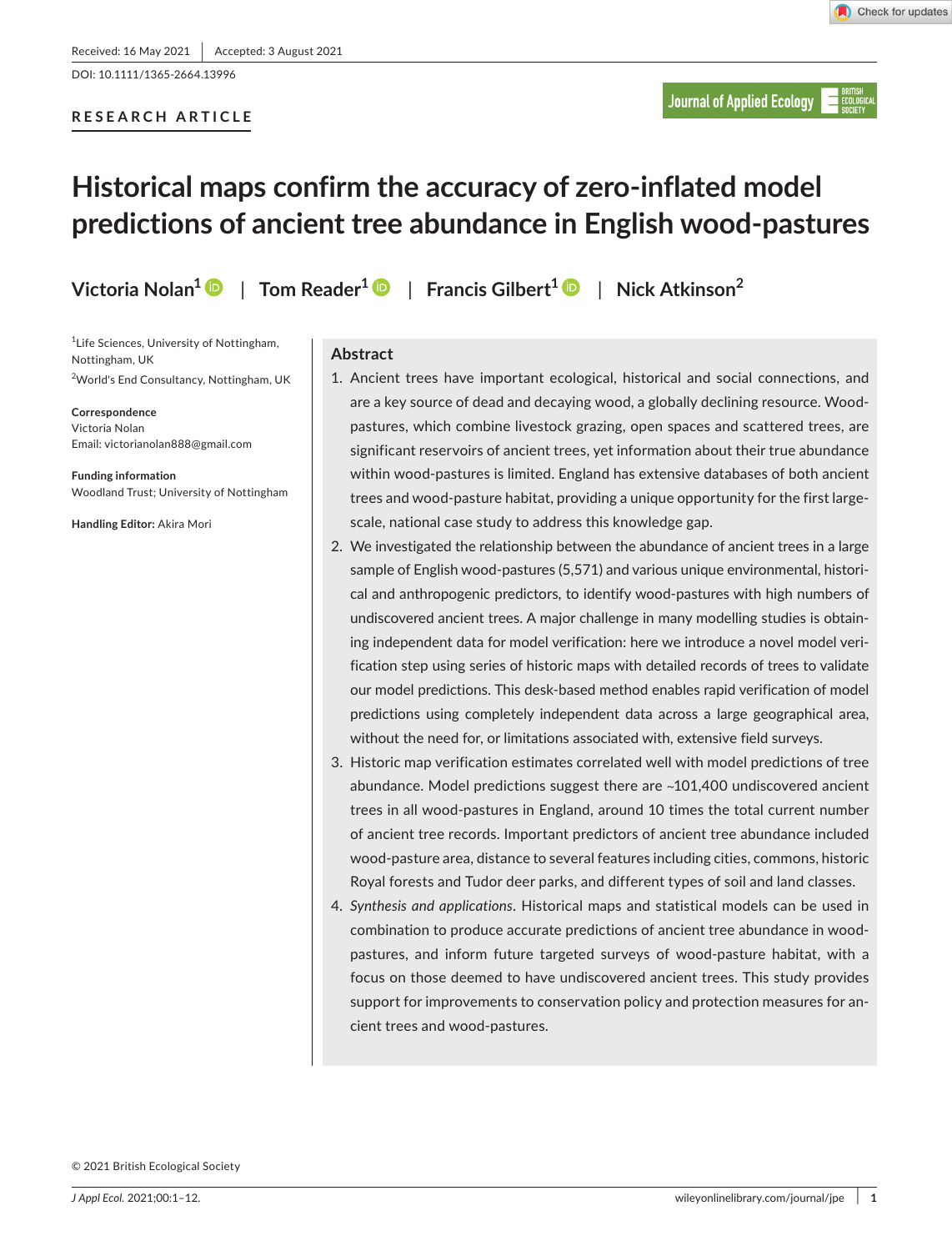#### **KEYWORDS**

ancient tree, conservation, historic maps, ordnance survey, species abundance, wood-pasture, zero-inflation

## **1** | **INTRODUCTION**

Ancient trees (often referred to as 'veteran trees' or 'large, old trees') are found worldwide and are important ecological structures, in particular as a source of dead and decaying wood, in many ecosystems (Butler et al., 2002; Read, 2000; Siitonen, 2001). The 'veteran' characteristics that define an ancient tree, such as a hollowing trunk and branches, crevices and water-filled pools, enable them to act as 'keystone elements', supporting a wide range of saproxylic and non-saproxylic species, including fungi (Boddy, 2001), invertebrates (Speight, 1989), epiphytes (Ranius et al., 2008; Read, 2000) and larger vertebrates (Rasey, 2004; Ruczynski & Bogdanowicz, 2008). At a landscape scale, ancient trees provide ecosystem functions and have strong regulatory influences on local nutrient cycles and microclimate (Lonsdale, 2013; Rubino & McCarthy, 2003), but they are considered most important in terms of their contribution to the connectivity of deadwood habitat across the landscape, which is thought to be vital for the conservation and persistence of many endangered species (Lindman et al., 2020). Additionally, ancient trees are known for their cultural and historical ties, and can inform us of past land management and use, historical climate and changing social behaviours (Rackham, 1976, 1980; Read, 2000), as well as providing valuable tourism opportunities (Lonsdale, 2013; Rackham, 1994).

Wood-pastures, royal forests and historic parklands are habitats which often contain an abundance of ancient trees (Farjon, 2017; Hartel et al., 2013, 2018; Rackham, 1994). These also include deer parks, commons (land on which local people had some traditional shared grazing or harvesting rights) and chases (private hunting forests; Rackham, 1976). These habitats, referred to here collectively as 'wood-pasture', usually combine livestock grazing with scattered trees either in maiden form or actively managed as pollards, where the tree is periodically cut to avoid livestock browsing, and the trunk and branches are removed for use as animal fodder, or for particular industrial purposes (Petit & Watkins, 2003). The resulting landscape is productive, open and relatively undisturbed by development or agriculture, providing an ideal environment for the development and persistence of ancient trees (Hartel et al., 2018; Quelch, 2002). Wood-pastures also more generally support high densities of rare flora and fauna (Rosenthal et al., 2012), and their conservation value is recognised throughout Europe (Dorresteijn et al., 2013; Hartel et al., 2018). Several studies have mapped European wood-pasture (Hartel et al., 2013; Plieninger et al., 2015), and it is estimated that it covers an area of  $\sim$ 203,000 km $^2$  (Plieninger et al., 2015).

Despite their importance, ancient trees are in global decline (Fischer et al., 2010; Gibbons et al., 2008), particularly due to the spread of disease and pests, urbanisation, and agricultural expansion (ATF, 2005, 2011; Lindenmayer et al., 2012; Read, 2000). In addition,

there is a lack of tree planting and appropriate management to ensure the continuity and replacement of ancient tree populations and dead-wood habitats (Read, 2000). To add to this, wood-pasture is also considered an increasingly threatened habitat, particularly across Europe (Forejt et al., 2017; Hartel & Plieninger, 2014), where overgrazing, the decline of old trees, and land-use intensification and conversion are having major impacts (Kirby, 2015). Additionally, although the connection between wood-pasture and ancient trees is generally agreed upon, few studies, with the exception of Hartel et al. (2013, 2018) and Moga et al. (2016) in Romania, have investigated the true abundance or distribution of ancient trees within wood-pastures at an international or even a national scale. Further investigation and quantification of the links between ancient trees and wood-pasture at larger scales (i.e. across other regions, countries or continents) would enable more effective conservation and protection of ancient trees.

Compared to Europe and the rest of the world, both the number of ancient trees and the concentration of wood-pastures in the UK, and particularly in England, are extremely high (Fay, 2004; Lonsdale, 2013; Rackham, 1994). This is often attributed to the long history of continuous Royal and aristocratic land ownership and management of forests and parkland (Butler et al., 2002). Additionally, the UK has the most comprehensive ancient tree database in the world: the Ancient Tree Inventory (ATI). The ATI began as a citizenscience collaboration project in 2004 between the Woodland Trust (WT), the Ancient Tree Forum (ATF) and The Tree Register of the British Isles (TROBI), and over 200,000 ancient and other notable trees have been mapped since its beginning (Butler, 2014; Nolan et al., 2020). The extraordinary number of ancient trees recorded in the ATI presents a unique opportunity to investigate quantitatively the large-scale determinants of ancient tree abundance in woodpastures, with the aim of identifying sites likely to contain undiscovered ancient trees across England.

The non-random, 'ad-hoc' recording method of the ATI means that the inventory is thought to be far from complete, and many more ancient trees in the UK, including those at risk from the many factors that threaten their survival, are likely to have gone unrecorded. This also means the ATI is likely to suffer from high levels of sampling bias, because certain geographical locations or time periods have been more extensively surveyed than others (Mair & Ruete, 2016; Phillips et al., 2009). We suspect that there are many partially or completely un-surveyed sites, including wood-pastures, that actually contain ancient trees; currently ~44% of all ATI ancient trees are located in a wood-pasture, yet these wood-pastures represent only ~9% of the total number of wood-pastures across England. The patchy recorded occurrence of ancient trees means that the data display a high level of zero-inflation (i.e. there are more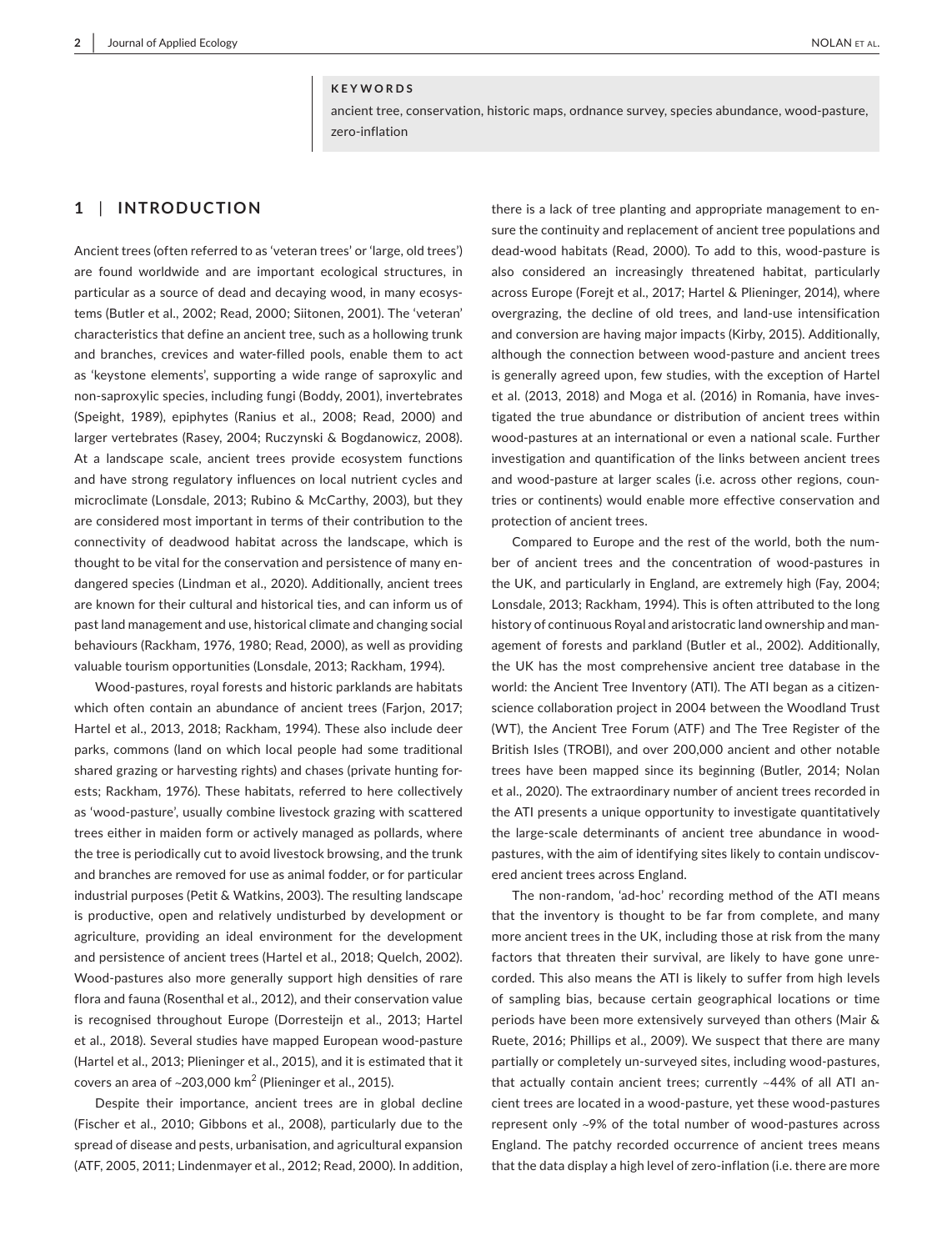**|** NOLAN et al. Journal of Applied Ecology **3**

wood-pastures with no trees than expected under standard statistical distributions), which presents a problem when trying to model tree abundance using conventional methods. Hence, in the present study, we use zero-inflated (ZI) models to describe and predict abundance at the national scale.

The accuracy of large-scale spatial models of the distribution and abundance of organisms is best assessed by comparison with independent data collected in the field (Chatfield, 1995). However, such data are seldom available and model verification typically involves retaining one or more subsets of the original data as pseudo-independent 'test' datasets. In our study, we take advantage of the uniquely detailed mapping of trees in England over the past 200 years to perform a novel form of model verification using completely independent data on the location of the organisms we are attempting to model. We use of a series of historical Ordnance Survey maps with detailed records of trees across England, together with the National Tree Map (NTM; Bluesky National Tree Map, 2015) which depicts the current location, extent and height of all trees above 3 m across England. By overlaying these maps across time, abundance estimates were obtained for a randomly selected sample of wood-pastures to verify model accuracy and predictive power.

Species distribution modelling (SDM) typically aims to determine the fundamental niche of a species using a combination of abiotic and biotic predictors (Elith & Leathwick, 2009; Phillips et al., 2006). Common predictors are usually based on either climate (e.g. temperature or precipitation), topography (e.g. elevation or slope) or habitat (e.g. vegetation cover; Barbet-Massin & Jetz, 2014; Hof et al., 2012; Wisz et al., 2013). It is less common to model species using variables that reflect human and socio-cultural influences (Żmihorski et al., 2020), yet in the modern world the distributions of many species are at least in part determined by humans (Boivin et al., 2016). Modelling the distribution of ancient trees, which have strong human and historical links to the landscape, presents a unique opportunity in our study to explore the potential of including anthropogenic and historical predictors in SDMs to provide meaningful and accurate predictions of species locations. We aim to recognise the important role humans play in determining the contemporary niche of such a long-lived and economically/culturally important taxon: our models include a variety of unique predictors including those that capture anthropogenic influences and landscape history, something which is only possible because of the excellent data available for these predictors across the UK.

This study provides quantitative evidence for the drivers of the important relationship between ancient trees and wood-pastures in England, and highlights the international need to establish and expand ancient tree inventories such as the ATI. The study also highlights the high value of wood-pasture habitat, which is widespread across Europe, North America and other areas, in supporting populations of ancient trees. We hope our findings will assist with conservation efforts, both in the UK and worldwide, to locate and protect our ancient tree populations, and to ensure their survival into the future.

## **2** | **MATERIALS AND METHODS**

#### **2.1** | **Study area and ancient tree records**

Data describing the distribution of 5,571 mapped wood-pastures in England were obtained from Natural England (Wood Pasture and Parkland BAP Priority Habitat Inventory for England, accessed 04/12/17; Figure S1). The digitised wood-pasture polygons cover an area of  $\sim$ 2,780 km<sup>2</sup> (see Supporting Information for additional description). Ancient tree records in England were obtained from the ATI (Woodland Trust, accessed 17/12/18). In England, an ancient tree is defined generally as any tree that shows 'veteran' characteristics (e.g. hollow trunk, crown retrenchment, crevices and the presence of saproxylic organisms; ATF, 2008), and that is older than most individuals of the same species (Nolan et al., 2020). The age of ancient trees is estimated based primarily on girth (as in White, 1998) but also takes into account their environment and growing conditions. The ATI recording process requires volunteers to use the Woodland Trust's Ancient Tree Guide No. 4 (ATF, 2008) or their website ([https://ati.woodlandtrust.org.uk/what-we-record-and](https://ati.woodlandtrust.org.uk/what-we-record-and-why/what-we-record/)[why/what-we-record/](https://ati.woodlandtrust.org.uk/what-we-record-and-why/what-we-record/)) to determine accurately whether a tree is ancient. In addition, approximate age–girth relationships are provided for the most common UK tree species (ATF, 2008). Each record then receives a second visit from a trained Woodland Trust ancient tree verifier to check the tree before it is added officially to the ATI.

As a final step, the reliability and validity of each record in the ATI have previously been assessed by the Woodland Trust using a star rating system between one (least reliable) and five (most reliable; Table S1; Nolan et al., 2020). Consequently, we excluded all unverified (one or two star) records, and 185 records with incorrect or missing grid references. In all, 10,450 records of ancient trees in England were retained, 4,582 (43.8%) of which fall within a woodpasture polygon. Ancient tree abundance (number of ancient trees per wood-pasture) was subsequently calculated. Abundance ranged from 0 to 392, but was right-skewed with 5,092 (91.4%) woodpastures containing no ancient tree records (Figure S2) and only 479 (8.6%) wood-pastures containing records. Thus, the data showed severe zero-inflation (i.e. there were significantly more zeroes than expected when compared to a standard Poisson distribution; Van den Broek test 1995: χ² = 14,356.69, *df* = 1, *p* < 0.001).

## **2.2** | **Predictor variables**

A variety of sources was used to collect data on 21 characteristics for each wood-pasture (Table 1; Table S2). Wood-pasture area ( $km^2$ ) was square-root transformed due to the large range of values and all 16 numeric predictors were *z*-transformed. A variety of anthropogenic factors were considered, including both the locations of towns (small settlements) and cities (large settlements), as defined by the UK Government (Table S2). There are many more towns across England (1,232) than cities (109), so both were included to assess their influence on ancient tree distributions within wood-pastures.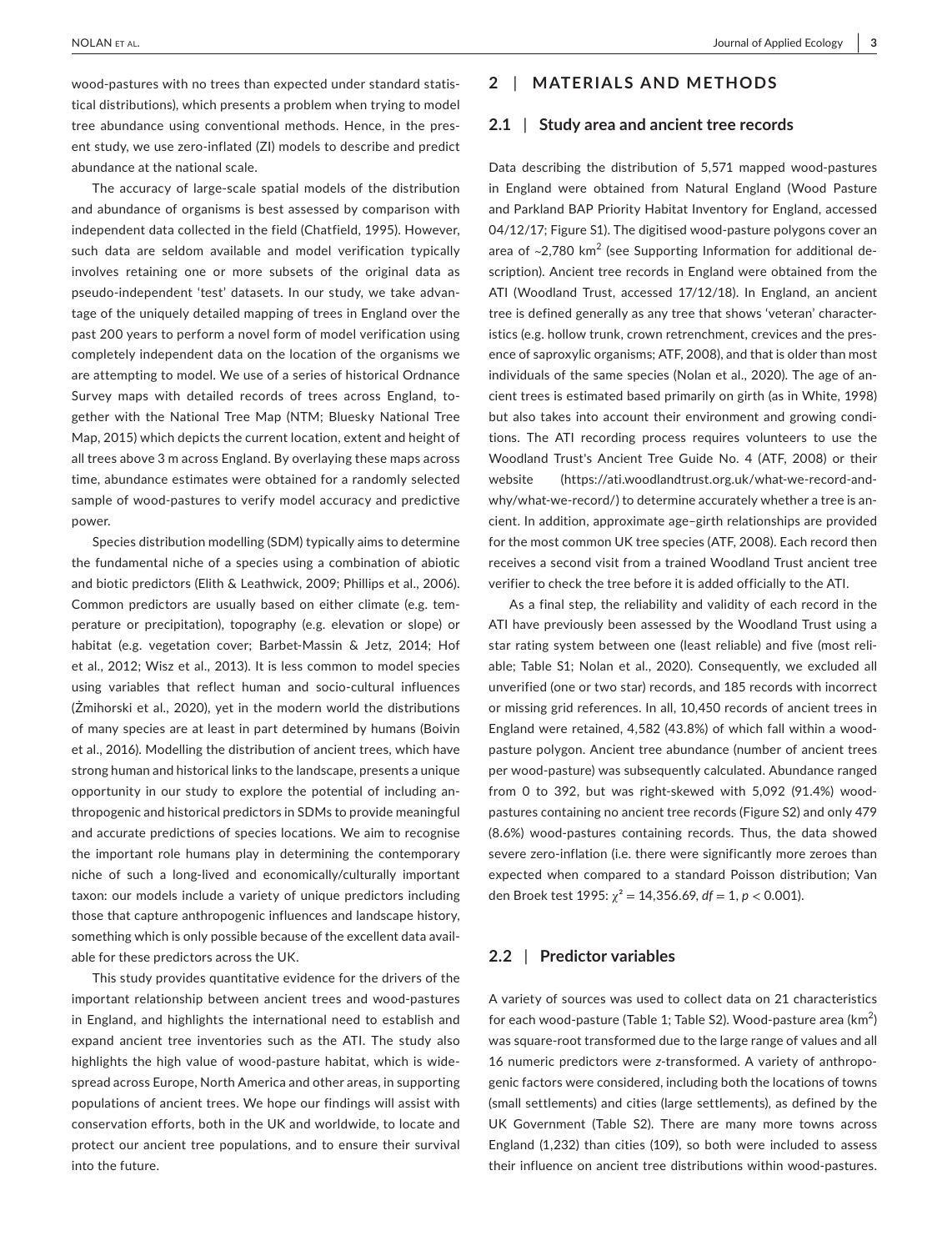**TABLE 1** The 21 variables describing wood-pasture characteristics used as predictors in statistical models of ancient tree abundance (see Table S2 for the source and date the data were accessed)

| <b>Type</b>     | Predictor (unit)                                                   |
|-----------------|--------------------------------------------------------------------|
| Numeric         | Wood-pasture area (km <sup>2</sup> )                               |
|                 | Distance from nearest town centre (km)                             |
|                 | Distance from nearest major city (km)                              |
|                 | Distance from a royal forest (km)                                  |
|                 | Distance from a moated site (km)                                   |
|                 | Distance from a medieval deer park (km)                            |
|                 | Distance from a Tudor deer park (km)                               |
|                 | Distance from a commons (km)                                       |
|                 | Cover of ancient woodland (%)                                      |
|                 | Cover of traditional orchard (%)                                   |
|                 | Cover of forest or woodland (%)                                    |
|                 | Cover of buildings (%)                                             |
|                 | Distance from a major road (km)                                    |
|                 | Length of minor roads per km <sup>2</sup> of wood-<br>pasture (km) |
|                 | Mean altitude across wood-pasture (m)                              |
|                 | Distance from a water course (km)                                  |
| <b>Binomial</b> | National Trust owned land                                          |
|                 | Agricultural Land                                                  |
| Categoric       | Type of countryside                                                |
|                 | Most common soil type across<br>wood-pasture                       |
|                 | Most common land classification                                    |

We did not include interactions between environmental variables as predictors because we had no a-priori hypotheses about particular interactions, there was a very large number of possible interactions, and the models we created with just main effects already had high complexity. Effect size/direction and significance were assessed by *z*-tests of coefficients in a maximal model containing all predictors; we used a backward stepwise model-reduction approach, and likelihood ratio tests, to provide an alternative assessment of effect significance, the results of which were broadly similar and are reported in Supporting Information (Table S8).

Under-represented categories of the three categorical predictors (land classification, countryside type and soil type) across English wood-pastures were combined to aid model fitting (see Tables S3 and S4 for more information). Two binomial predictors were used: whether the wood-pasture covered agricultural land or not (4,653 woodpastures are on agricultural land; see Table S5 for more information), and whether the wood-pasture covers land owned by the National Trust (NT). The NT is an environmental and heritage conservation charity and has the largest number of subscribing members of the public of any organisation across England, Wales and Northern Ireland. Since its foundation in 1895, the NT has acquired over 350 properties and 2,470 km $^2$  of land, and there are 244 wood-pastures on NT land.

The minimum resolution possible at which to obtain the categoric predictors (including agricultural land) was 1 km<sup>2</sup>, so the value (or average/most common value if a wood-pasture covered multiple 1-km<sup>2</sup> grid squares) was extracted for each wood-pasture. As a result, many wood-pastures, which are recorded at a smaller resolution than the categoric predictors, fell within squares not necessarily designated as specific wood-pasture or parkland type habitat: some wood-pastures were assigned categories of land use based on squares whose primary designation was agricultural, urban or woodland. Nevertheless, including these land-use predictors provides key information about the local environment and surroundings of the wood-pastures, which we believe could be important determinants of ancient tree distributions. Finally, due to the low prevalence of most ancient tree genera (Table S9) across the wood-pastures, we chose not to model tree genera/species separately. All data processing was carried out in ArcGIS (ESRI, 2011) and R (R Core Team, 2018).

### **2.3** | **Statistical modelling**

Zero-inflated (ZI) models (Lambert, 1992) have been used effectively in ecology to model species data with excess zeroes and have been shown to be superior to equivalent Generalised Linear Models (GLMs; Potts & Elith, 2006). This is because ZI models have two parts producing two sets of coefficients; a 'zero' logistic component modelling the probability of an observation being an excess zero, and a 'count' component generating the count estimates (see Lambert, 1992 or Welsh et al., 1996 for more information), and thus two different types of model predictions can be produced (Zeileis et al., 2008; V. Nolan, F. Gilbert, & T. Reader, in prep). If all excess zeros are 'true absences' (arising from either unsuitability of the habitat or stochastic ecological processes), then the 'zero component' models are causes of biological aggregation. If some or all excess zeroes arise from 'false absences' (arising from sampling, detection or misclassification errors), abundance predictions from the whole ZI model (hereafter known as 'model abundance' predictions) reflect the abundance that would be observed in the presence of the sampling error in the data. In this case, predictions produced purely from the 'count' component of the ZI model (hereafter known as 'true abundance' predictions) will typically be a better reflection of the true ecological or environmental processes that determine species abundance. As we suspect the excess zeroes arise primarily from the lack of sampling of wood-pastures, we assume here that the ZI 'zero' component will predominantly model the processes determining the likelihood that a wood-pasture has been sampled, whereas the 'count' component will model the ecological processes determining the suitability of the wood-pastures for ancient trees.

Ancient tree abundance data were modelled using two ZI models with different distributions: a zero-inflated Poisson model (ZIP) and a zero-inflated negative binomial (NB) model (ZINB), using the pscl package in R (Zeileis et al., 2008; see Supporting Information for additional details). Fitting models using ancient tree density (taking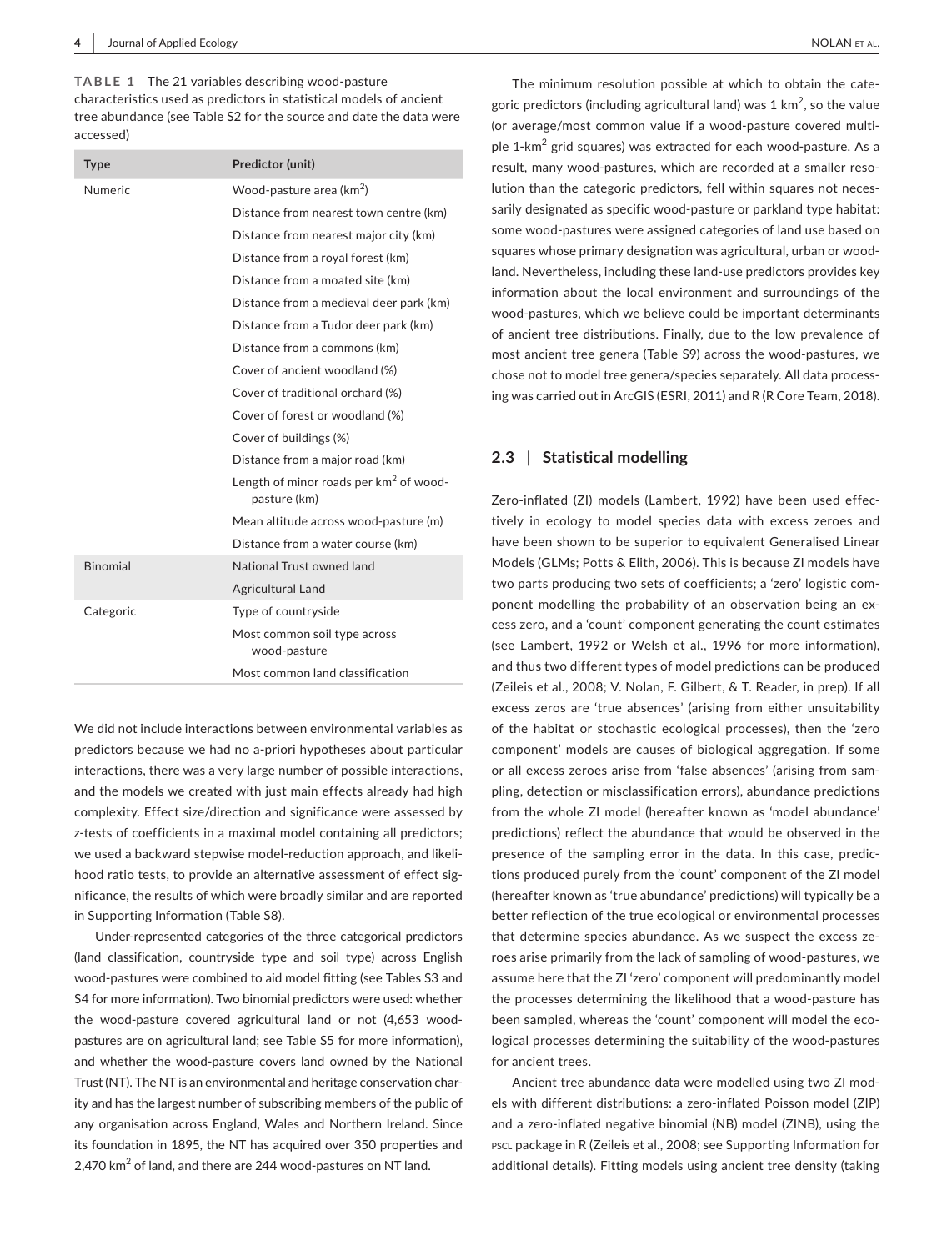into account wood-pasture area) was considered, but we concluded that using ZI models with wood-pasture area as a predictor would better deal with the issue of zero-inflation in our data. An additional benefit of ZI models is the ability to examine the coefficients from the zero-component, thereby gaining insight into potential predictors of excess zeroes; this is something which fitting a GLM using tree density as the dependent variable would not have allowed us to do. Comparative model fit to the data was assessed using Vuong's (1989) closeness test for non-nested models, likelihood ratio tests (package: lmtest: Zeileis & Hothorn, 2002), the significance of the ϴ parameter and visual analysis of hanging rootograms (package: countreg, Kleiber & Zeileis, 2016).

Model predictions from both the ZIP and ZINB models were produced using 10-fold cross validation; the data were split into 10 equal parts, with each subsample sequentially used as test data, and the other nine subsamples as the training data. Both 'true abundance' and 'model abundance' predictions were considered, as well as the predicted probabilities that each observation is an excess zero (i.e. the probability predictions from the 'zero' component only). Abundance predictions were evaluated against observed ancient tree abundance to assess each model's predictive power using Spearman's rank correlation coefficient (r<sub>s</sub>) and root mean square log error (RMSLE). In addition, the probability of observing the data based on the predictions was calculated for each model; for every wood-pasture, a Poisson or NB probability distribution function was simulated based on the mean predicted count from the ZIP or ZINB model, respectively. The natural log probability of obtaining the observed abundance under this simulated distribution was summed for all wood-pastures to produce an overall probability of obtaining the observed results. Following the evaluation of both model fit and model predictive power, only the best model (the ZINB model) then was chosen to undergo further verification using historical mapping.

#### **2.4** | **Model verification**

The ideal method for ecological model verification is the evaluation of predictions using an independent dataset, yet it is often timeconsuming and costly to collect extra data from the field; here we propose a more efficient, novel method of verification using historic maps. Three map series were selected (Table S6), the first two of which are country-wide historic Ordnance Survey maps with detailed records of mature free-standing trees, designated as having a 'very high' or 'high' UK coverage, respectively, according to the EDINA Historic Digimap Service. The last map is the National Tree Map (NTM; Bluesky National Tree Map, 2015), created using aerial photography, LIDAR data and colour infrared imagery. The NTM is a digitised polygon-based dataset of the location, extent and height of all tree canopies over 3 m in height across England and Wales recorded as present in 2015, which is between 116 and 169 years after the date of the earliest map series we used. By overlaying all three map series (between 1846 and 2015), the persistence of individual

trees can be traced over time to provide an estimate of current ancient tree abundance within wood-pastures.

All wood-pastures were then categorised into four groups based on the observed presence-absence of ancient trees and the predicted probability of being an excess ('false') zero converted into a binary variable (see Supporting Information). In all, 15 wood-pastures from each group were randomly selected resulting in 60 wood-pastures overall that underwent verification. Two volunteers from the Woodland Trust digitised all freestanding (i.e. non-woodland) trees within the wood-pasture polygon boundary for the first two map series by placing a single point in the middle of each Ordnance Survey tree symbol. Each of these symbols is taken to mean a mature, freestanding tree (at least ~75–100 years old) at the time of mapping (see<https://maps.nls.uk/view/128076885>). Only freestanding trees were selected rather than those in woodland patches as these usually were documented using a generic woodland symbol. The volunteers had no knowledge of the observed or predicted abundance of ancient trees for each wood-pasture.

NTM Canopy polygons containing a digitised tree from both the first and second Ordnance Survey map series were retained and considered to be ancient as they represented free-standing trees in 2015 which were probably already mature 116–169 years previously, meaning that they were at least 191 years old, and likely to be over 200 years old; the majority of trees reach the mature stage (prior to becoming ancient) by 100 years old (White, 1998). The abundance per wood-pasture of probable ancient trees was thus obtained, and we compared this value (using correlation) to the abundance predicted by the models, to verify those predictions. It is important to note that many species are only likely to reach ancient status sometime after the age of 200, and hence some of the trees assumed to be ancient from our mapping exercise may have been misclassified. Nevertheless, we assumed that trees which were recorded in all map sets were much more likely to be ancient than other trees alive today, and hence we believe the estimate derived from this analysis is a good proxy for true ancient tree abundance. We aimed to account for discrepancies and errors between the map series that may have occurred from either the original mapping methods or the digitising of the paper maps, by allowing an area of uncertainty around each historic tree. The verification process was therefore carried out for three different levels of accuracy using (a) the digitised tree point itself, (b) a 5-m buffer around the digitised tree and (c) a 10-m buffer around the digitised tree.

Verification abundance estimates were assessed against the ZINB model predictions (both 'true abundance' and 'model abundance') using Spearman's Rank correlation coefficient (r<sub>s</sub>). Linear regression models were fitted in R, modelling the predictions in relation to the verification estimates for the 60 wood-pastures across the three different levels of accuracy (no buffer, 5 km and 10 km). These models were then used to predict total ancient tree abundance across (a) all wood-pastures, (b) wood-pastures currently containing ancient tree records and (b) wood-pastures with no records.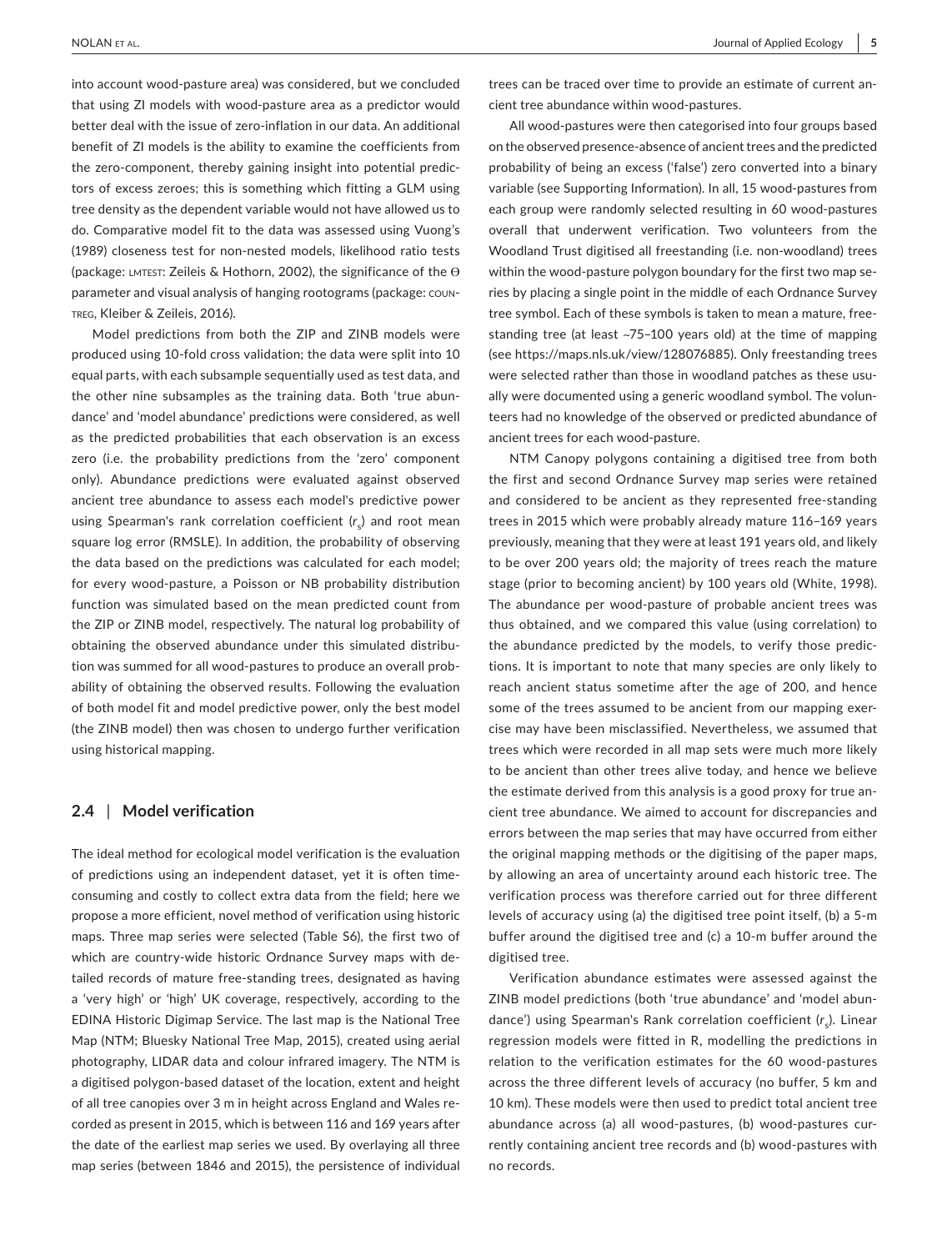#### **3** | **RESULTS**

# **3.1** | **Genera, size and form of ancient trees in wood-pastures**

There were 4,582 ancient trees recorded in the ATI across all wood-pastures in England. Of these, the majority (59.5%) are Oaks (*Quercus* sp.; Table S9). The next most frequent genus is Beech (*Fagus* sp.), comprising 10.7% of records, followed by Sweet Chestnut (*Castanea* sp.) with 8.6% of records. Although there are a total of 31 genera noted across all wood-pasture, 23 contribute <1% to the total number of ancient tree records. The mean measured girth of all trees across the wood-pastures was 5.09 m (lower quartile: 3.75 m, upper quartile: 6.39 m), with the majority recorded as being in maiden (free-standing, unmanaged; 43.0%) or pollard form (36.8%).

# **3.2** | **Model performance, parameter estimates and predictions**

Abundance of ancient trees in wood-pastures in England was best modelled with a zero-inflated negative binomial (ZINB) model, which accounts for biological overdispersion as well as additional zero-inflation. The ZINB model provided a more appropriate fit to the training data than an equivalent zero-inflated Poisson (ZIP) model, based on the Vuong AIC-corrected test (*z* = −5.974,  $p$  < 0.001) and the likelihood ratio test ( $\chi^2$  = 6,089.3,  $p$  < 0.001). Additionally, the significant ϴ parameter in the ZINB model suggests overdispersion is present in the data, meaning the ZIP model is not appropriate to use with this dataset (Table S7). Visual analysis of hanging rootograms for each model suggests the ZIP model highly under-predicted wood-pastures with zero records and over-predicted wood-pastures with small numbers of records (<10; Figure 1).

The performance of the ZINB 'true abundance' predictions, based on the test data, was significantly better than that of the ZIP for all three evaluation metrics (predicted probability of obtaining results,  $r_{\rm _S}$  and RMSLE; Figure 2). There was no difference in the predictive power of 'model abundance' for two of the metrics (predicted probability of obtaining results and RMSLE) but ZINB 'model abundance' predictions correlated more strongly with original ancient tree abundance per wood-pasture than those from ZIP. Based on the best performing model (ZINB), the 'true abundance' predictions suggest that there are 13,848 ancient trees across all wood-pastures in England, which is over three times the total number already known (Table 2a).

Parameter estimates of the best-performing model (ZINB) suggest ancient tree abundance is most strongly influenced by the type of soil or land class within which the wood-pasture is situated (Figure 3; Table S7), followed by a strong negative influence of length of minor roads per  $km^2$  of wood-pasture and a positive effect of wood-pasture area. Increasing distance to the nearest city and nearest Royal forest, as well as decreasing distance to the nearest Tudor deer park or common, also has significant but slightly weaker influences on abundance (Table S7). Ancient tree abundance is also significantly higher on National Trust and nonagricultural land (Table S7). The logistic parameter estimates from the ZINB model provide insight into the factors that influence the odds of a wood-pasture being an excess ('false') zero, which is most likely to arise because a wood-pasture has not been sampled and has undiscovered ancient trees. Such wood-pastures are more likely to be large, have a low coverage of forest or woodland and are on agricultural land. Nevertheless, it is soil type and land class that have the most influence on the probability that a wood-pasture is an excess ('false') zero (Table S7).





**FIGURE 1** Hanging rootograms to visualise the fit of the zero-inflated Poisson (ZIP) and negative binomial (ZINB) models to the ancient tree abundance data in English wood-pastures. The (square root) expected number of wood-pastures containing a certain ancient tree abundance is represented by the red line, and the observed number of wood-pastures by the grey bars. Therefore, bars that fall below a count frequency of zero are being under-predicted in a particular count bin, and bars that do not reach a count frequency of zero are being over-predicted by the model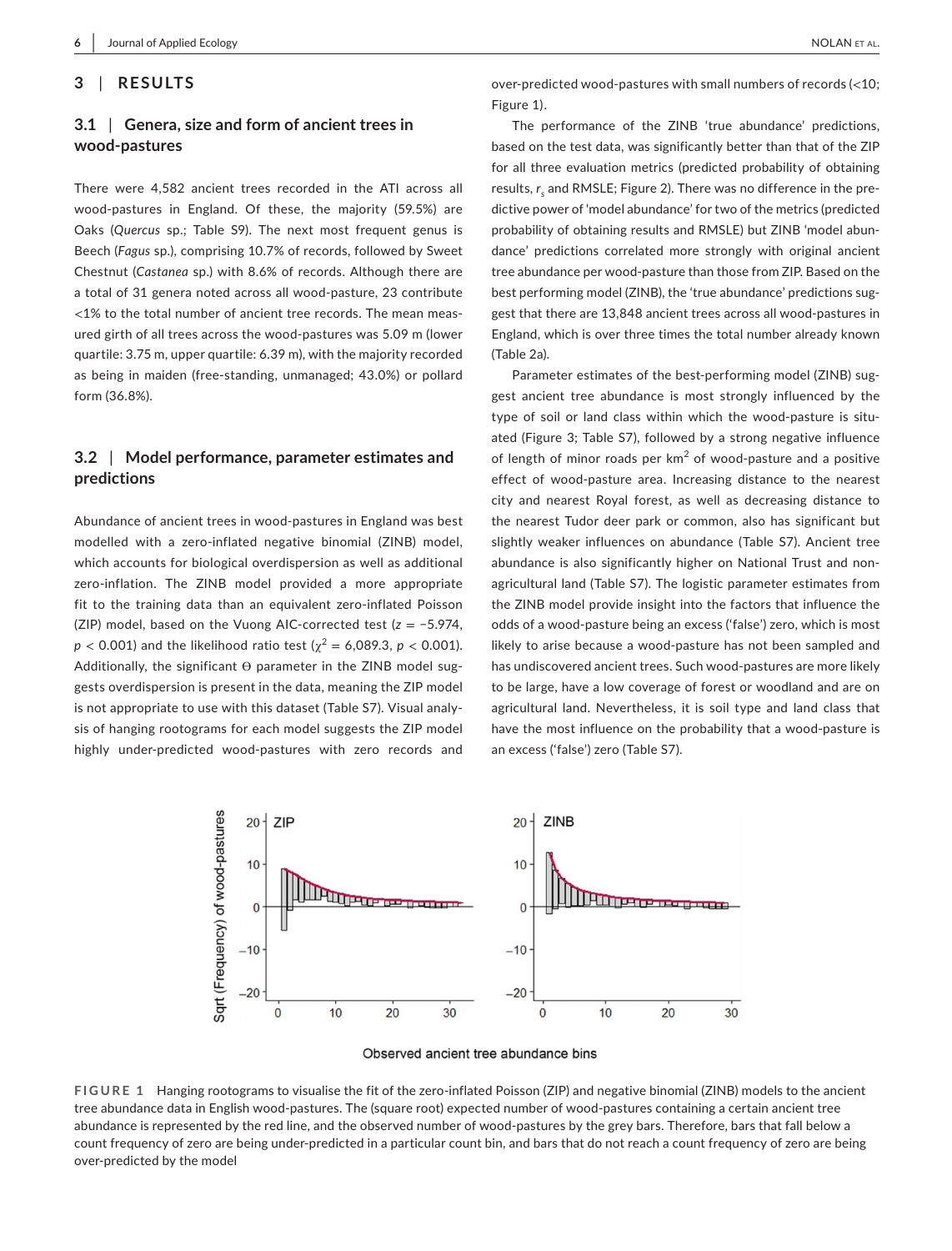**FIGURE 2** Evaluation of abundance predictions from the zero-inflated Poisson (ZIP) and negative binomial model (ZINB). Two types of abundance predictions are evaluated: 'true abundance' predictions from the 'count' component of the ZI models and 'model abundance' predictions from the whole ZI model. Values shown represent the median, quartiles and range across all 10 cross-validation folds. See Materials and Methods for explanation of the evaluation metrics. Significance levels are represented by  $p < 0.05^*$ ,  $p < 0.01^{**}$ , *p* < 0.001\*\*\* and were calculated using a two-samples Wilcoxon Rank-Sum test



#### **3.3** | **Model verification**

Verification estimates of ancient tree abundance across 60 selected wood-pastures ranged from 0 to 2,108 across the three levels of spatial accuracy, with mean values ranging from 20  $(SE = \pm 4$ ; no buffer) to 202 (*SE* =  $\pm 43$ ; 10-m buffer). All predictions correlated remarkably well with the verification estimates  $(r<sub>s</sub> > 0.5)$ , especially the 'model abundance' predictions, all of which produced strong correlations  $(r<sub>s</sub> > 0.7)$ . Predictions performed better as we allowed for greater levels of inaccuracy in the exact location of trees in the historic maps (i.e. as buffer size increased; Table 2c).

Additionally, 100% of wood-pastures categorised as true positives based on data partitioning (predicted to contain records when they actually do) and 13 out of 15 wood-pastures (87%) categorised as false negatives (predicted to contain records but currently there are none) were verified as having ancient trees using the historic maps. Results for the other two categories were more ambiguous, with 8 out of 15 (53%) 'true-negative' wood-pastures (correctly predicted by the model to contain no records) and 9 out of 15 (60%) 'false-positive' wood-pastures (predicted to not contain records when there are some) having verified ancient trees.

Based on the linear regression models of the ZI model predictions and verification estimates, the total 'true abundance' estimates of ancient trees in English wood-pastures ranged from 101,402 (ZINB with no buffer) to 701,925 (ZINB with 10-m buffer; Table 2b). It is most likely the true number falls closer to the lower, more conservative estimates from the ZINB model. This estimate is 22 times the number of ancient tree records currently in English wood-pastures, and almost 10 times the total number of ancient tree records in England.

## **4** | **DISCUSSION**

Ancient trees are keystone organisms in the landscape, and it is important to understand where they are and how they might best be protected and managed for long-term conservation. The value of these trees in terms of their ability to support and facilitate the dispersal and survival of endangered saproxylic species, particularly in the face of our rapidly changing climate, is often underemphasised (Lindman et al., 2020; Miklín et al., 2018). It is crucial that future research focuses on understanding the distribution of large, old trees and their connectivity across the landscape, to better inform the conservation of their dependent species. Our study identified important environmental and anthropogenic factors that influence ancient tree abundance in English wood-pastures. As seen in previous studies (Hartel et al., 2018; Moga et al., 2016), wood-pasture area is a strong predictor of ancient tree abundance. This is to be expected, since larger areas by definition can contain more trees, but it may also be the result of historical management and land ownership: many of the larger wood-pastures are either royal forests or former aristocratic estates, which have actively managed trees over the centuries in ways to continuously sustain and benefit from them (Quelch, 2002). Wood-pasture habitat is an important resource for the development and persistence of ancient tree populations, yet is not considered to be self-sustaining (Quelch, 2013). Constant, active management of both land and trees is needed in the form of sustainable grazing and continuation of traditional pollarding techniques (ATF, 2009; Lonsdale, 2013).

Abundance was also influenced by three anthropogenic factors, distance to a city, length of minor roads and agricultural land. In all cases, true ancient tree abundance is higher when further away from human activity. There are many threats to the future survival of ancient trees, especially agricultural intensification (ATF, 2005; Fay, 2004; Read, 2000) and urbanisation (Le Roux et al., 2014). It is important to mitigate these threats, and implement protection measures such as Tree Preservation Orders (TPOs) or scrub planting (ATF, 2009; Read, 2000) and policy changes (Lindenmayer et al., 2014). There are substantial efforts currently being undertaken by the IUCN to include the issue of the conservation of ancient trees in the post-2020 Aichi targets, and the European Union (EU) is being urged to include them in its post-2020 biodiversity strategy. There is also a push to establish an IUCN task force for ancient trees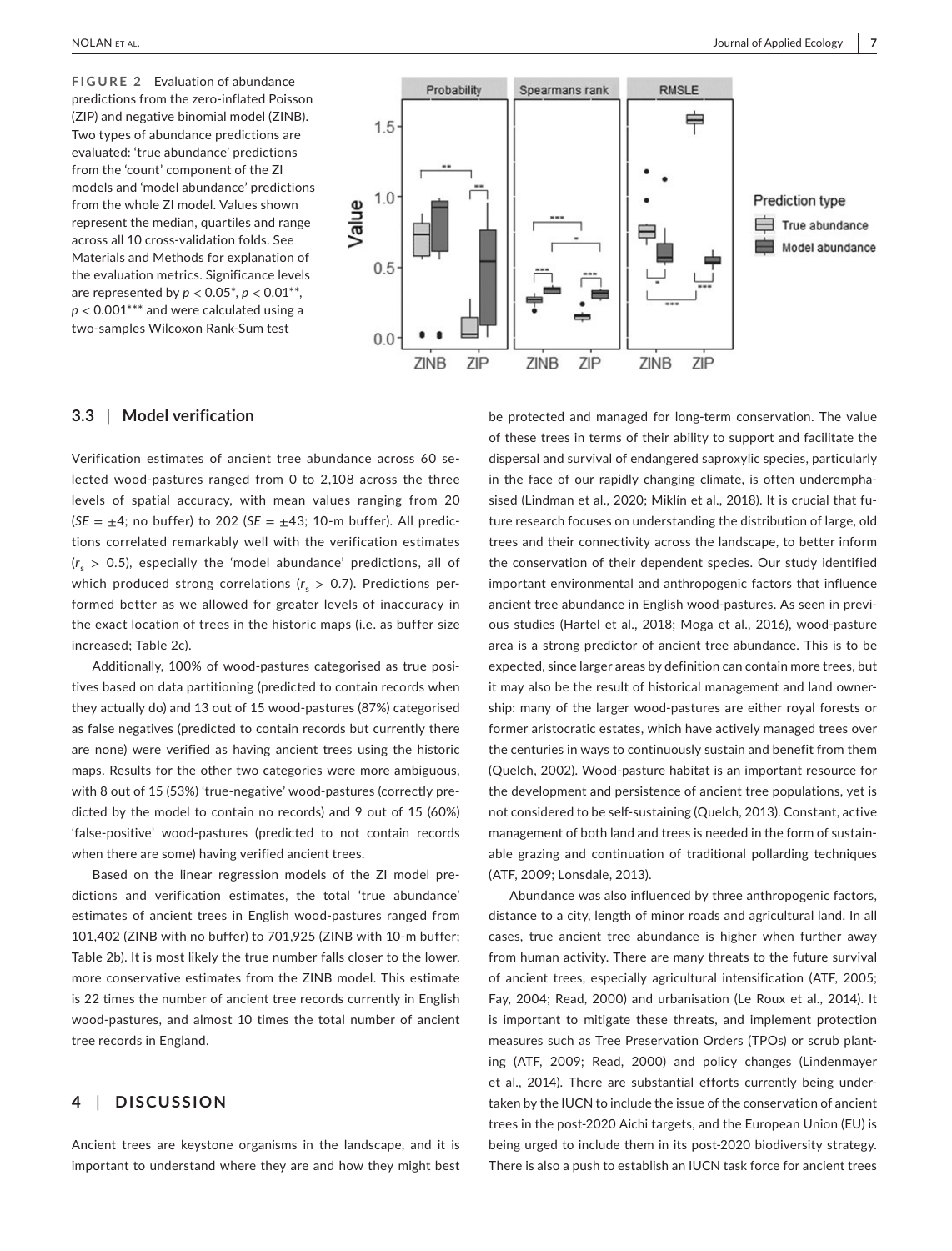historical verification estimates. Estimates were

on the h

(ZINB) based

|                                | a test significance level of $p < 0.001$ |                                   |         | Verification estimates (b) |         |               | Spearman's rank coefficient $(r_c)(c)$ |            |
|--------------------------------|------------------------------------------|-----------------------------------|---------|----------------------------|---------|---------------|----------------------------------------|------------|
|                                |                                          | Model estimates (a) No buffer 5-m |         |                            | $10-m$  | No buffer 5-m |                                        | $10-m$     |
| True abundance predictions     | All wood-pastures                        | 13,848                            | 101,402 | 368,411                    | 701,925 | $0.553***$    | $0.582***$                             | $0.594***$ |
| ('count' component)            | Wood-pastures with records               | 7,118                             | 29,900  | 108,649                    | 207,021 |               |                                        |            |
|                                | Wood-pastures without records            | 6,729                             | 71,516  | 259,836                    | 495,067 |               |                                        |            |
| Model abundance predictions    | All wood-pastures                        | 11,306                            | 70,284  | 266,208                    | 511,783 | $0.701***$    | $0.710***$                             | $0.720***$ |
| ('count' and 'zero' component) | Wood-pastures with records               | 6,909                             | 43,120  | 163,330                    | 314,008 |               |                                        |            |
|                                | Wood-pastures without records            | 4,397                             | 27,177  | 102,949                    | 197,931 |               |                                        |            |

**TABLE 2** 

TABLE<sub>2</sub>

(a) Estimates of the abundance of ancient trees for the zero-inflated negative binomial model (ZINB) based on predictions from either the 'count' component of the ZI model

(a) Estimates of the abundance of ancient trees for the zero-inflated negative binomial model (ZINB) based on predictions from either the 'count' component of the ZI model

('true abundance') or the whole model ('model abundance). Three wood-pastures deemed to be outliers due to extreme predictions (all 10 $^{11}$  times greater than the next highest predicted abundances) were removed. (b) Estimates of abundance of ancient trees for the zero-inflated negative binomial model (ZINB) based on the historical verification estimates. Estimates were

abundance of ancient trees for the zero-inflated negative binomial model

Estimates of a

 $\widehat{e}$ 

abundances) were removed.

('true abundance') or the whole model ('model abundance). Three wood-pastures deemed to be outliers due to extreme predictions (all 10<sup>11</sup> times greater than the next highest predicted

y NOLAN et al. (2002) and the state of the state of the state of the state of the NOLAN et al. (2014) and the state of the state of the state of the state of the state of the state of the state of the state of the state of **NOLAN ET AL.** 

> to encourage the EU to insert their conservation into the Natura 2000 plan. Studies like ours could provide important evidence tes tifying to the value of these trees across the landscape to support their inclusion in global conservation targets and policy.

> Sampling bias is a common artefact in many large species da tabases (Phillips et al., 2009) and is thought to be present also in the ATI. Verification of the abundance estimates confirmed that the majority (almost 90%) of wood-pastures predicted to be false absences (i.e. wood-pastures that do contain undiscovered an cient trees) did in fact contain at least one ancient tree. Model coefficients from the 'zero' component of a ZI model provide in sight into the factors that influence the probability of an excess zero (Lambert, 1992), and thus inform us about predictors of sam pling bias in the ATI. One such factor is the occurrence of woodpastures on agricultural land, or land not covered by ancient woodland or forests. Citizen-science recorders are known to fa vour interesting areas or species (Kramer-Schadt et al., 2013); for example we found ancient tree abundance to be much higher on NT land. Agricultural land is generally less appealing for ancient tree surveys, and is also likely to be less accessible and have fewer public rights of way. As ancient trees on agricultural land are likely to be at increased risk of mortality from increasing field sizes, soil compaction, overgrazing and fertiliser applications (ATF, 2005; Fay, 2004; Read, 2000), these areas should be a priority for future surveys which aim to identify ancient trees in need of conserva tion intervention.

> Historic maps are an incredibly useful source of information about past land use, management and socio-cultural factors, yet they are often undervalued in scientific research (Roper, 2003). In the UK, the extensive collection of Ordnance Survey maps dating as far back as 1801 provides a unique, unrivalled source of his torical landscape characterisation, and has been used success fully in geographical and ecological studies (Cowley et al., 1999; Sutherland, 2012; Visser, 2014). The high level of detail included in these maps, such as the specific locations of individual trees and dif ferent types of woodland patches, presents a rare opportunity to address ecological research questions such as ours, where we are using environmental, historical and anthropological factors to model a unique type of organism that can reach an age of several hundred, or even a 1,000 years.

> Abundance estimates from the verification work correlated highly with the model predictions, providing strong support for (a) the predictive power of the model, (b) the hypothesis that many wood-pastures are 'false absences' and actually do contain ancient trees and (c) the benefits of historic maps for addressing landscapescale scientific questions. The most conservative estimate of ancient tree abundance in English wood-pastures came from the initial raw models (13,848 trees), but when calibrated against the field data, the best model (the ZINB model) with the lowest level of uncertainty (no buffer) produced an estimate of 101,402 trees. Although at first glance this may seem an overestimate, as it represents a 2,112% in crease on the known number of ancient trees in wood-pastures, it is not implausible. Because only 9% of wood-pastures contain 10,450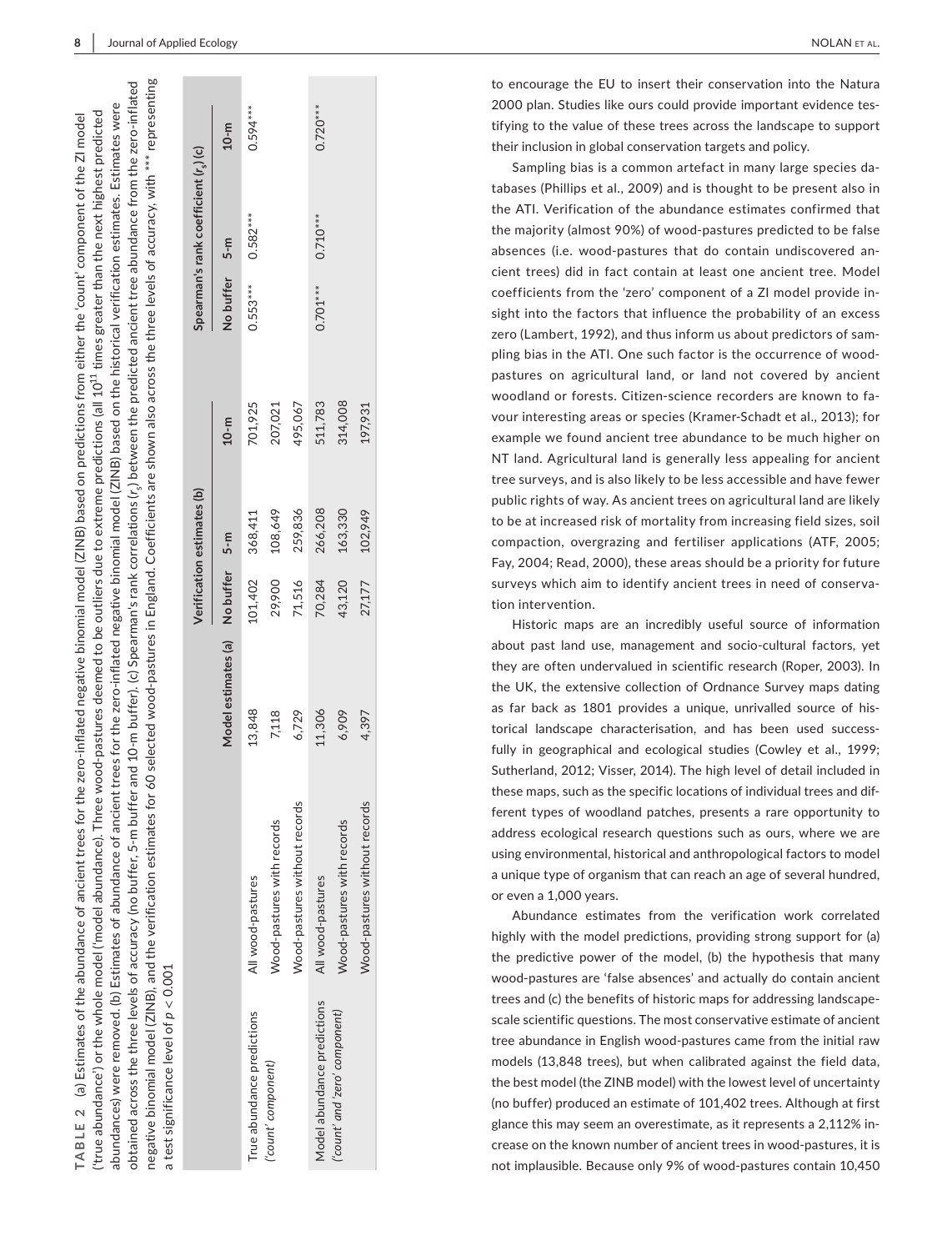

**FIGURE 3** Mean number of ancient trees per wood-pasture across each categorical predictor. Error bars = ±1 *SE*. Significantly different categories are shown using brackets (Dunn's Test of Multiple Comparisons using Rank Sums: \*\*\**p* < 0.001, \**p* < 0.05). Categories with no brackets associated with one or more \* are significantly different from all other categories

(43%) ATI ancient tree records, a figure close to 100,000 ancient trees (i.e. a 10 times increase) is possible, depending on the completeness of sampling across all wood-pastures. Other estimates of ancient tree totals have suggested figures close to nine million ancient or 'veteran' trees (the latter being trees that are starting to show 'veteran' characteristics but are still younger than ancient trees) across the whole UK (Fay, 2004). Therefore, our value of ~100,000 in wood-pastures seems if anything conservative. Either way, our predictions highlight the fact that, even in the UK, where sampling is relatively good, most ancient trees in the landscape are yet to be recorded.

## **4.1** | **Limitations to the methodology and use of the historic maps**

It is important to consider the accuracy of the Ordnance Survey maps used to verify our model predictions, especially as the early historic maps are thought to have the most inconsistencies (Harley, 1968; Visser, 2014) and there are likely to be a variety of caveats with using the historic maps, resulting in both under- and overestimation of ancient tree abundance. Our decision to map only free-standing ancient trees and exclude woodland patches is likely to have contributed to under-estimation of true abundance: although frequently less common, ancient trees can be found in woodland (Rackham, 1980). Additionally, inconsistencies and the misplacement of the historic tree symbols would also result in underestimation if the tree is still around today but did not fall within an NTM canopy polygon. This risk could be relatively high, particularly as there was no standardised key for the tree symbols in the first Ordnance Survey map. Alternatively, overestimation of

abundance may have occurred where the locations of trees we recorded during verification actually reflected places in which more than one individual had been recorded over time. This may be one explanation for the discrepancy between the low model estimates of total abundance and the higher estimates produced when calibrated against the field data. For example, a mature tree recorded on an early map may have been felled and another immediately planted in its place. Although we deemed this unlikely to happen, given that the interval between any two map series was around 50–100 years, barely sufficient time for many species, especially free-standing Oaks, to reach maturity (White, 1998), it could have resulted in some immature or mature trees being labelled as ancient.

Finally, both under- and overestimation of abundance could have occurred owing to the interspecific differences in the age at which a tree reaches maturity and then becomes ancient (ATF, 2008; Lonsdale, 2013; White, 1998). By assuming that a mature or ancient tree, minimally 40 years old (White, 1998) in the first County series map, will now be at least 200 years old, this time period may be too long for the shorter-lived species to survive until the present day. Many fruit trees such as plum or pear, for example, will rarely reach 100 years old. Conversely, for some species such as Yew, which is generally only ancient after 800 years, this time period may not be long enough to classify it now as ancient. However, the majority of records were Oak and Ash, both of which often survive beyond 200 years, but are very likely to show ancient characteristics by this age or soon thereafter.

Despite the apparent high level of accuracy of our model predictions, validated using the historic mapping data, we should exercise caution when considering their precision (i.e. how realistic are our estimates of total tree abundance). Caveats related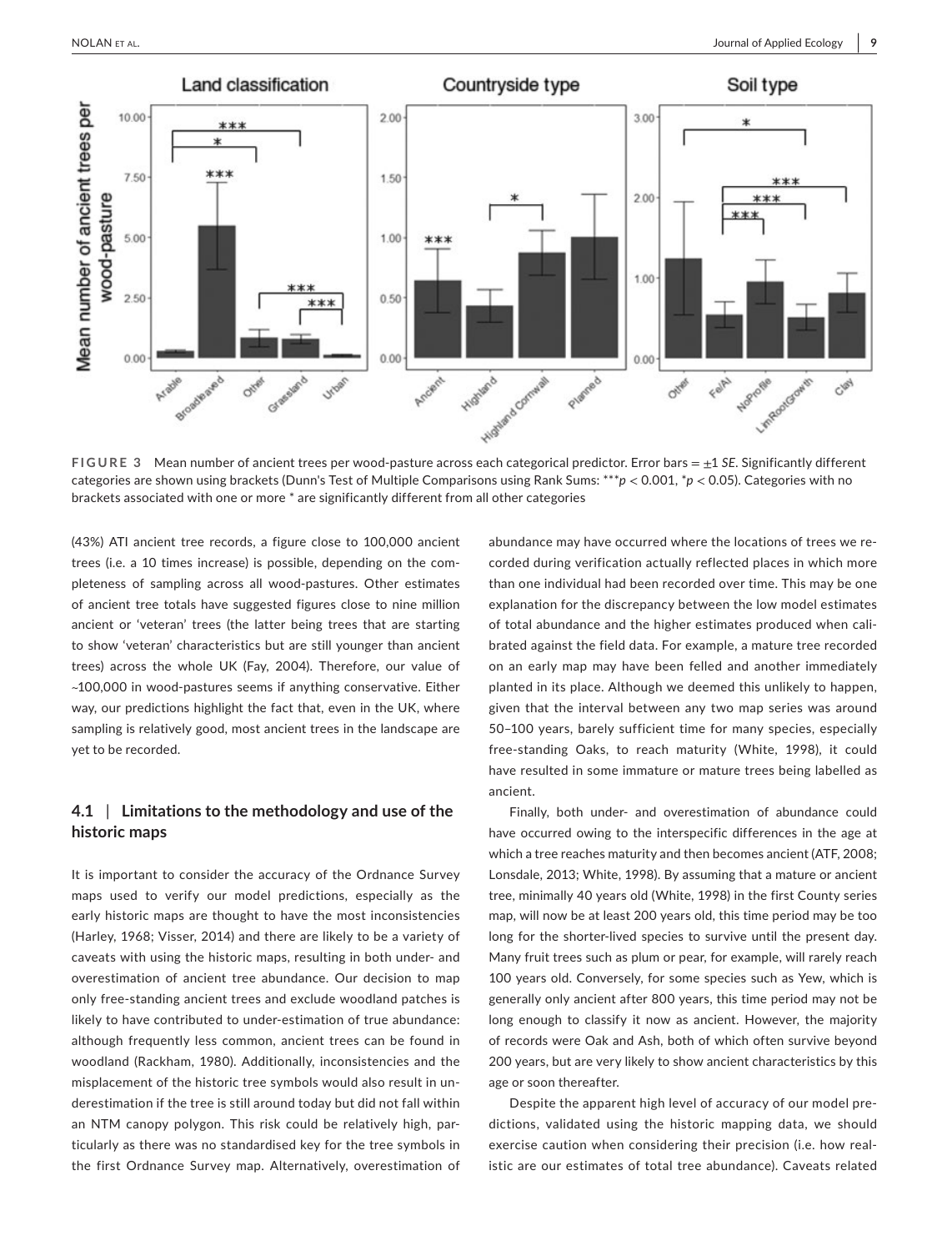to the methodology used for the creation of the original historic maps means we should be careful in our interpretation of our estimates: total estimates of tree numbers from the verification exercise are more likely to represent 'relative' rather than 'absolute' abundance. We assume that trees recorded originally in the maps were mature or large (but not necessarily veteran or ancient), and therefore it is much more likely that trees are ancient today if they appear in the maps, than if they do not. But it is nevertheless likely that some trees classified as ancient were actually not yet old enough, while other mature trees which were not recorded on the historic maps have survived to this day and are now ancient. At the very least, the historic mapping estimates are likely to be a good proxy for the true density of ancient trees on the ground: density of trees in the map is likely to be correlated with the true value (with some error) and can therefore provide a valid dataset for model verification. A precise estimate of current ancient tree density can really only be made by validating models with independent, ground-truthing surveys. However, the uncertainty regarding the precision of our population size estimate does not diminish the value of our conclusions about both the general abundance of ancient trees in wood-pastures, and the environmental and human/historical factors which predict that abundance: these predictors are of obvious value to conservation planning.

We believe the potential use and benefits of historical maps for ecological studies is high, and we aim to draw attention to the possibilities that these often underused resources offer for research at a landscape scale. Our findings provide important insight into a key habitat for ancient trees, wood-pasture, that is present in many countries across the world, and is a crucial resource for the conservation of these trees. However, it is important to note that woodpasture is largely absent, or substantially differs in structure and form in many other areas, and this, combined with a much poorer documentation of the distribution of ancient trees in such areas, suggests that further work is required to understand the extent to which we can generalise our results globally. Nevertheless, we hope that our study will not only assist with the conservation and protection of valuable UK ancient trees and wood-pasture habitat, but that it also provides evidence for the high value of wood-pastures internationally to support ancient trees, and the urgent need for more large-scale research into key environmental determinants and suitable locations for these trees.

#### **ACKNOWLEDGEMENTS**

Thanks to the Woodland Trust for providing access to the Ancient Tree Inventory. In particular, we would like to thank Karen Hornigold and the two volunteers, Victoria Willets and Olwyn Spencer, who digitised the maps. This research was financially supported by the University of Nottingham and the Woodland Trust.

#### **CONFLICT OF INTEREST**

All authors declare there are no conflicts of interest associated with any of the work in this manuscript.

#### **AUTHORS' CONTRIBUTIONS**

V.N. conceived of the presented idea and performed the modelling and data analysis; T.R., F.G. and N.A. verified the methods and provided input to the supervision of the project; N.A. assisted especially in establishing the methodology for the verification work; the initial draft was written by V.N. with final draft input from all authors.

#### **DATA AVAILABILITY STATEMENT**

Authors can confirm that all datasets mentioned in this manuscript can be found as open-source datasets at the online locations referenced in the text, tables or figures. Data and code also available via figshare: <https://doi.org/10.6084/m9.figshare.12942821.v1>(Nolan et al., 2021).

## **ORCID**

*Victoria No[lan](https://orcid.org/0000-0001-7586-8814)* <https://orcid.org/0000-0002-6069-963X> *Tom Reader* <https://orcid.org/0000-0001-7586-8814> *Francis Gilbert* <https://orcid.org/0000-0002-2727-4103>

#### **REFERENCES**

- Ancient Tree Forum (ATF). (2005). Ancient Tree Guide No. 1: Trees and farming. [https://www.woodlandtrust.org.uk/publicatio](https://www.woodlandtrust.org.uk/publications/2005/01/ancient-tree-guide-1/) [ns/2005/01/ancient-tree-guide-1/](https://www.woodlandtrust.org.uk/publications/2005/01/ancient-tree-guide-1/)
- Ancient Tree Forum (ATF). (2008). Ancient Tree Guide No. 4: What are ancient, veteran and other trees of special interest? [https://www.](https://www.woodlandtrust.org.uk/publications/2008/11/what-are-ancient-veteran-and-trees-of-special-interest/://www.woodlandtrust.org.uk/publications/2008/11/what-are-ancient-veteran-and-trees-of-special-interest/) [woodlandtrust.org.uk/publications/2008/11/what-are-ancient](https://www.woodlandtrust.org.uk/publications/2008/11/what-are-ancient-veteran-and-trees-of-special-interest/://www.woodlandtrust.org.uk/publications/2008/11/what-are-ancient-veteran-and-trees-of-special-interest/)[veteran-and-trees-of-special-interest/](https://www.woodlandtrust.org.uk/publications/2008/11/what-are-ancient-veteran-and-trees-of-special-interest/://www.woodlandtrust.org.uk/publications/2008/11/what-are-ancient-veteran-and-trees-of-special-interest/)
- Ancient Tree Forum (ATF). (2009). Ancient Tree Guide No. 7: Ancient trees for the future. [https://www.woodlandtrust.org.uk/publicatio](https://www.woodlandtrust.org.uk/publications/2009/12/ancient-trees-for-the-future/) [ns/2009/12/ancient-trees-for-the-future/](https://www.woodlandtrust.org.uk/publications/2009/12/ancient-trees-for-the-future/)
- Ancient Tree Forum (ATF). (2011). Ancient Tree Guide No. 3: Trees and development. [https://www.woodlandtrust.org.uk/publicatio](https://www.woodlandtrust.org.uk/publications/2011/12/ancient-trees-and-development/) [ns/2011/12/ancient-trees-and-development/](https://www.woodlandtrust.org.uk/publications/2011/12/ancient-trees-and-development/)
- Barbet-Massin, M., & Jetz, W. (2014). A 40-year, continent-wide, multispecies assessment of relevant climate predictors for species distribution modelling. *Diversity and Distributions*, *20*, 1285–1295. <https://doi.org/10.1111/ddi.12229>
- Bluesky International Limited. (2015). *National Tree Map*TM *2015*. [http://](http://www.bluesky-world.com/#!national-tree-map/c1pqz) [www.bluesky-world.com/#!national-tree-map/c1pqz](http://www.bluesky-world.com/#!national-tree-map/c1pqz)
- Boddy, L. (2001). Fungal community ecology and wood decomposition processes in angiosperms: From standing tree to complete decay of coarse woody debris. *Ecological Bulletins*, 43–56.
- Boivin, N. L., Zeder, M. A., Fuller, D. Q., Crowther, A., Larson, G., Erlandson, J. M., Denham, T., & Petraglia, M. D. (2016). Ecological consequences of human niche construction: Examining longterm anthropogenic shaping of global species distributions. *Proceedings of the National Academy of Sciences of the United States of America*, *113*, 6388–6396. [https://doi.org/10.1073/](https://doi.org/10.1073/pnas.1525200113) [pnas.1525200113](https://doi.org/10.1073/pnas.1525200113)
- Butler, J. (2014). *Mapping ancient and other trees of special interest: UK citizens' contribution to world tree heritage*. European Wood-Pastures Transit.<https://www.taylorfrancis.com/>
- Butler, J., Alex, K., & Green, T. (2002). *Decaying wood: An overview of its status and ecology in the United Kingdom and continental Europe*. USDA Forest Service Gen.
- Chatfield, C. (1995). Model uncertainty, data mining and statistical inference. *Journal of the Royal Statistical Society, Series A*, *158*(3), 419– 466. <https://doi.org/10.2307/2983440>
- Cowley, M. J. R., Thomas, C. D., Thomas, J. A., & Warren, M. S. (1999). Flight areas of British butterflies: Assessing species status and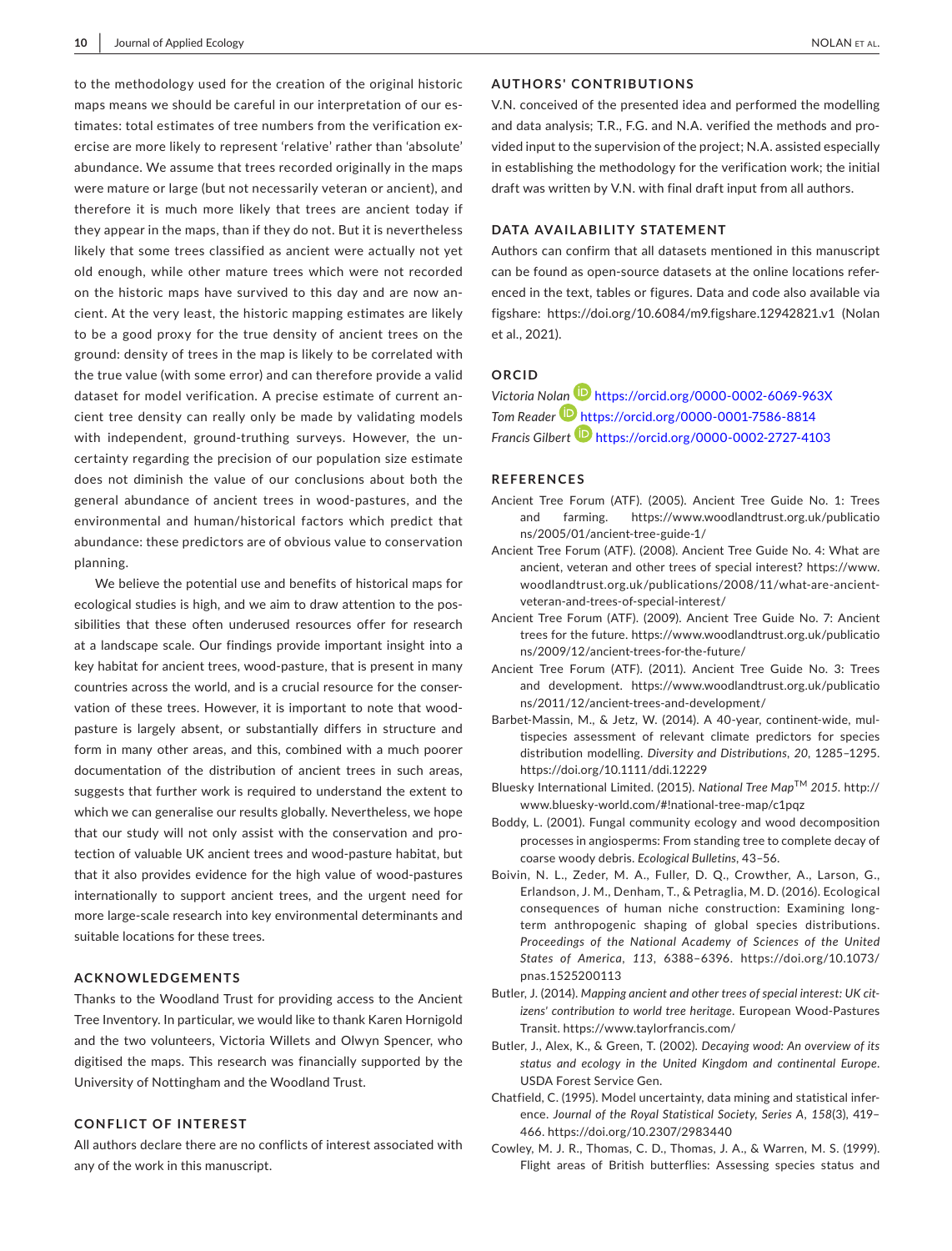decline. *Proceedings of the Royal Society of London. Series B: Biological Sciences*, *266*, 1587–1592. <https://doi.org/10.1098/rspb.1999.0819>

- Dorresteijn, I., Hartel, T., Hanspach, J., von Wehrden, H., & Fischer, J. (2013). The conservation value of traditional rural landscapes: The case of Woodpeckers in Transylvania, Romania. *PLoS ONE*, *8*, e65236.<https://doi.org/10.1371/journal.pone.0065236>
- Elith, J., & Leathwick, J. R. (2009). Species distribution models: Ecological explanation and prediction across space and time. *Annual Review of Ecology, Evolution, and Systematics*, *40*, 677–697. [https://doi.](https://doi.org/10.1146/annurev.ecolsys.110308.120159) [org/10.1146/annurev.ecolsys.110308.120159](https://doi.org/10.1146/annurev.ecolsys.110308.120159)
- ESRI (2011). *ArcGIS desktop: Release 10*. Environmental Systems Research Institute.

Farjon, A. (2017). *Ancient Oaks in the English landscape*. Kew Publishing.

- Fay, N. (2004). *Survey methods & development of innovative arboricultural techniques, The Trees of History, Proceedings of the International Congress*. University of Torino, Italy.
- Fischer, J., Zerger, A., Gibbons, P., Stott, J., & Law, B. S. (2010). Tree decline and the future of Australian farmland biodiversity. *Proceedings of the National Academy of Sciences of the United States of America*, *107*, 19597–19602.<https://doi.org/10.1073/pnas.1008476107>
- Forejt, M., Skalos, J., Plieninger, T., Jaroslav, V., & Santruckova, M. (2017). Changes and continuity of wood-pastures in the lowland landscape in Czechia. *Applied Geography*, *79*, 235–244.
- Gibbons, P., Lindenmayer, D. B., Fischer, J., Manning, A. D., Weinberg, A., Seddon, J., Ryan, P., & Barrett, G. (2008). The future of scattered trees in agricultural landscapes. *Conservation Biology*, *22*, 1309– 1319.<https://doi.org/10.1111/j.1523-1739.2008.00997.x>
- Harley, J. B. (1968). Error and revision in early ordnance survey maps. *Cartographic Journal*, *5*, 115–124. [https://doi.org/10.1179/](https://doi.org/10.1179/caj.1968.5.2.115) [caj.1968.5.2.115](https://doi.org/10.1179/caj.1968.5.2.115)
- Hartel, T., Dorresteijn, I., Klein, C., Máthé, O., Moga, C. I., Öllerer, K., Roellig, M., von Wehrden, H., & Fischer, J. (2013). Wood-pastures in a traditional rural region of Eastern Europe: Characteristics, management and status. *Biological Conservation*, *166*, 267–275. [https://](https://doi.org/10.1016/j.biocon.2013.06.020) [doi.org/10.1016/j.biocon.2013.06.020](https://doi.org/10.1016/j.biocon.2013.06.020)
- Hartel, T., Hanspach, J., Moga, C. I., Holban, L., Szapanyos, Á., Tamás, R., Hováth, C., & Réti, K.-O. (2018). Abundance of large old trees in wood-pastures of Transylvania (Romania). *Science of The Total Environment*, *613–614*, 263–270. [https://doi.org/10.1016/j.scito](https://doi.org/10.1016/j.scitotenv.2017.09.048) [tenv.2017.09.048](https://doi.org/10.1016/j.scitotenv.2017.09.048)
- Hartel, T., & Plieninger, T. (2014). *European wood-pastures in transition: A social-ecological approach*. Routledge.
- Hof, A. R., Jansson, R., & Nilsson, C. (2012). The usefulness of elevation as a predictor variable in species distribution modelling. *Ecological Modelling*, *246*, 86–90. [https://doi.org/10.1016/j.ecolm](https://doi.org/10.1016/j.ecolmodel.2012.07.028) [odel.2012.07.028](https://doi.org/10.1016/j.ecolmodel.2012.07.028)
- Kirby, K. (2015). What might a sustainable population of trees in wood-pasture sites look like? *Hacquetia*, *14*, 43–52. [https://doi.](https://doi.org/10.1515/hacq-2015-0010) [org/10.1515/hacq-2015-0010](https://doi.org/10.1515/hacq-2015-0010)
- Kleiber, C., & Zeileis, A. (2016). Visualizing count data regressions using rootograms. *Journal of the American Statistical Association*, *70*, 296– 303.<https://doi.org/10.1080/00031305.2016.1173590>
- Kramer-Schadt, S., Niedballa, J., Pilgrim, J. D., Schröder, B., Lindenborn, J., Reinfelder, V., Stillfried, M., Heckmann, I., Scharf, A. K., Augeri, D. M., Cheyne, S. M., Hearn, A. J., Ross, J., Macdonald, D. W., Mathai, J., Eaton, J., Marshall, A. J., Semiadi, G., Rustam, R., … Wilting, A. (2013). The importance of correcting for sampling bias in MaxEnt species distribution models. *Diversity and Distributions*, *19*, 1366– 1379.<https://doi.org/10.1111/ddi.12096>
- Lambert, D. (1992). Zero-Inflated Poisson regression, with an application to defects in manufacturing. *Technometrics*, *34*, 1–14. [https://doi.](https://doi.org/10.2307/1269547) [org/10.2307/1269547](https://doi.org/10.2307/1269547)
- Le Roux, D. S., Ikin, K., Lindenmayer, D. B., Manning, A. D., & Gibbons, P. (2014). The future of large old trees in urban landscapes. *PLoS ONE*, *9*, e99403.
- Lindenmayer, D., Laurance, W., & Franklin, J. (2012). Global decline in large old trees. *Science*, *338*, 1305–1306. [https://doi.org/10.1126/](https://doi.org/10.1126/science.1231070) [science.1231070](https://doi.org/10.1126/science.1231070)
- Lindenmayer, D. B., Laurance, W. F., Franklin, J. F., Likens, G. E., Banks, S. C., Blanchard, W., Gibbons, P., Ikin, K., Blair, D., McBurney, L., Manning, A. D., & Stein, J. A. R. (2014). New policies for old trees: Averting a global crisis in a keystone ecological structure. *Conservation Letters*, *7*, 61–69. [https://doi.org/10.1111/](https://doi.org/10.1111/conl.12013) [conl.12013](https://doi.org/10.1111/conl.12013)
- Lindman, L., Larsson, M. C., Mellbrand, K., Svensson, G. P., Hedin, J., Tranberg, O., & Ranius, T. (2020). Metapopulation dynamics over 25 years of a beetle, *Osmoderma eremita*, inhabiting hollow oaks. *Oecologia*, *194*, 771–780. [https://doi.org/10.1007/s00442-020-](https://doi.org/10.1007/s00442-020-04794-7) [04794-7](https://doi.org/10.1007/s00442-020-04794-7)
- Lonsdale, D. (2013). *Ancient and other veteran trees: Further guidance on management. Ancient Tree Forum*. 1–212. [http://ancienttreeforum.](http://ancienttreeforum.co.uk/wp-content/uploads/2015/02/ATF_book.pdf) [co.uk/wp-content/uploads/2015/02/ATF\\_book.pdf](http://ancienttreeforum.co.uk/wp-content/uploads/2015/02/ATF_book.pdf)
- Mair, L., & Ruete, A. (2016). Explaining spatial variation in the recording effort of citizen science data across multiple taxa. *PLoS ONE*, *11*, e0147796.<https://doi.org/10.1371/journal.pone.0147796>
- Miklín, J., Sebek, P., Hauck, D., Konvicka, O., & Cizek, L. (2018). Past levels of canopy closure affect the occurrence of veteran trees and flagship saproxylic beetles. *Diversity and Distributions*, *24*, 208–218. <https://doi.org/10.1111/ddi.12670>
- Moga, C. I., Samoilă, C., Öllerer, K., Băncilă, R. I., Réti, K.-O., Craioveanu, C., Poszet, S., Rákosy, L., & Hartel, T. (2016). Environmental determinants of the old oaks in wood-pastures from a changing traditional social–ecological system of Romania. *Ambio*, *45*, 480–489. <https://doi.org/10.1007/s13280-015-0758-1>
- Natural England. (2016). *Wood pasture and parkland BAP priority habitat inventory for England*. [https://data.gov.uk/dataset/61e6f](https://data.gov.uk/dataset/61e6f611-af12-471e-8732-76b4d66dbb1f/wood-pasture-and-parkland-bap-priority-habitat-inventory-for-England) [611-af12-471e-8732-76b4d66dbb1f/wood-pasture-and-parkland](https://data.gov.uk/dataset/61e6f611-af12-471e-8732-76b4d66dbb1f/wood-pasture-and-parkland-bap-priority-habitat-inventory-for-England)[bap-priority-habitat-inventory-for-England](https://data.gov.uk/dataset/61e6f611-af12-471e-8732-76b4d66dbb1f/wood-pasture-and-parkland-bap-priority-habitat-inventory-for-England)
- Nolan, V., Reader, T., Gilbert, F., & Atkinson, N. (2020). The Ancient Tree Inventory: A summary of the results of a 15 year citizen science project recording ancient, veteran and notable trees across the UK. *Biodiversity and Conservation*, *29*, 3103–3129.
- Nolan, V., Reader, T., Gilbert, F., & Atkinson, N. (2021). Data from: Historical maps confirm the accuracy of zero-inflated model predictions of ancient tree abundance in English wood-pastures. *Figshare*, <https://doi.org/10.6084/m9.figshare.12942821.v>
- Petit, S., & Watkins, C. (2003). Pollarding trees: Changing attitudes to a traditional land management practice in Britain 1600–1900. *Rural History*, *14*, 157–176. [https://doi.org/10.1017/S095679330](https://doi.org/10.1017/S0956793303001018) [3001018](https://doi.org/10.1017/S0956793303001018)
- Phillips, S. J., Anderson, R. P., & Schapire, R. E. (2006). Maximum entropy modeling of species geographic distributions. *Ecological Modelling*, *190*, 231–259. <https://doi.org/10.1016/j.ecolmodel.2005.03.026>
- Phillips, S. J., Dudík, M., Elith, J., Graham, C. H., Lehmann, A., Leathwick, J., & Ferrier, S. (2009). Sample selection bias and presence-only distribution models: Implications for background and pseudoabsence data. *Ecological Applications*, *19*, 181–197. [https://doi.](https://doi.org/10.1890/07-2153.1) [org/10.1890/07-2153.1](https://doi.org/10.1890/07-2153.1)
- Plieninger, T., Hartel, T., Martín-López, B., Beaufoy, G., Bergmeier, E., Kirby, K., Montero, M. J., Moreno, G., Oteros-Rozas, E., & Van Uytvanck, J. (2015). Wood-pastures of Europe: Geographic coverage, social–ecological values, conservation management, and policy implications. *Biological Conservation*, *190*, 70–79. [https://doi.](https://doi.org/10.1016/j.biocon.2015.05.014) [org/10.1016/j.biocon.2015.05.014](https://doi.org/10.1016/j.biocon.2015.05.014)
- Potts, J. M., & Elith, J. (2006). Comparing species abundance models. *Ecological Modelling*, *199*, 153–163. [https://doi.org/10.1016/j.ecolm](https://doi.org/10.1016/j.ecolmodel.2006.05.025) [odel.2006.05.025](https://doi.org/10.1016/j.ecolmodel.2006.05.025)
- Quelch, P. (2002). *An illustrated guide to ancient wood pasture in Scotland*. Glasgow. [http://frontpage.woodland-trust.org.uk/ancient-treeforum/](http://frontpage.woodland-trust.org.uk/ancient-treeforum/atfresources/images/guide28_54) [atfresources/images/guide28\\_54](http://frontpage.woodland-trust.org.uk/ancient-treeforum/atfresources/images/guide28_54) [pp.pdf](http://pp.pdf)